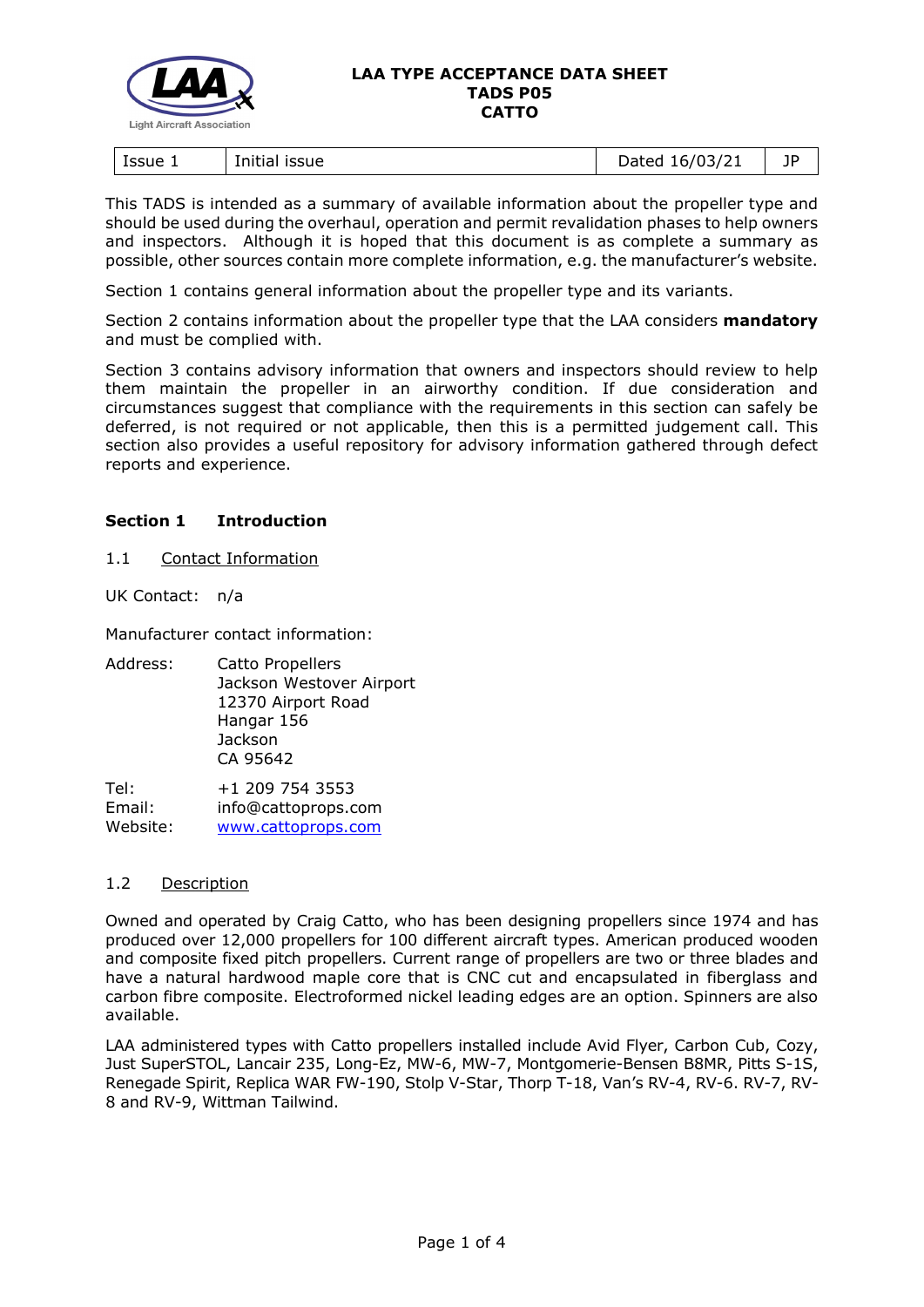

# **Section 2 Mandatory information for owners, operators and inspectors**

At all times, responsibility for the maintenance and airworthiness of an aircraft (including the propeller) rests with the owner. A condition stated on a Permit to Fly requires that: *"the aircraft shall be maintained in an airworthy condition".* 

### 2.1 Lifed Items

No type-specific information.

### 2.2 Operator's Manuals

Where possible, the manuals describing setup, operation and maintenance procedures for the propeller should be obtained from the manufacturer or importer and retained with the aircraft's records.

| <i>Reference ID</i> | Dated | Description                                                                   |
|---------------------|-------|-------------------------------------------------------------------------------|
|                     |       | CATTO-CPX-01 Rev 3 30 Aug 19 Catto Customer Operations and Maintenance Manual |

# 2.3 Maintenance Schedule

| <i>Reference ID</i> | Dated | Description                                                                   |
|---------------------|-------|-------------------------------------------------------------------------------|
|                     |       | CATTO-CPX-01 Rev 3 30 Aug 19 Catto Customer Operations and Maintenance Manual |

Propellers fitted to LAA administered aircraft that are maintained either in accordance with the manufacturer's maintenance schedule, the CAA Light Aircraft Maintenance Schedule (LAMS) [CAP411](http://www.caa.co.uk/CAP411) or the LAA Generic Maintenance Schedule, further details of which can be found in LAA Technical Leaflet [TL 2.19: The LAA Generic Maintenance Schedule.](http://www.lightaircraftassociation.co.uk/engineering/TechnicalLeaflets/Operating%20An%20Aircraft/TL%202.19%20The%20LAA%20Generic%20Maintenance%20Schedule.pdf) Note: The CAA and LAA produced maintenance schedules were originally written around the maintenance requirements of aircraft fitted with traditional aircraft engines and propellers.

Some aircraft may have mandated maintenance requirements and/or schedules which are stated on the aircraft's Operating Limitations document and these must be followed.

More information on maintenance schedules can be found in the [Aircraft Maintenance](http://www.lightaircraftassociation.co.uk/engineering/Maintenance/Aircraft_Maintenance.html) section of the LAA website.

### 2.4 Airworthiness Directives

Non-certified type, so no type-specific applicable Airworthiness Directives.

#### 2.5 Mandatory Permit Directives

No type specific MPDs at this time.

Check CAA [CAP 661](http://www.caa.co.uk/cap661) which lists MPDs issued before 31 January 2012 and is no longer being updated.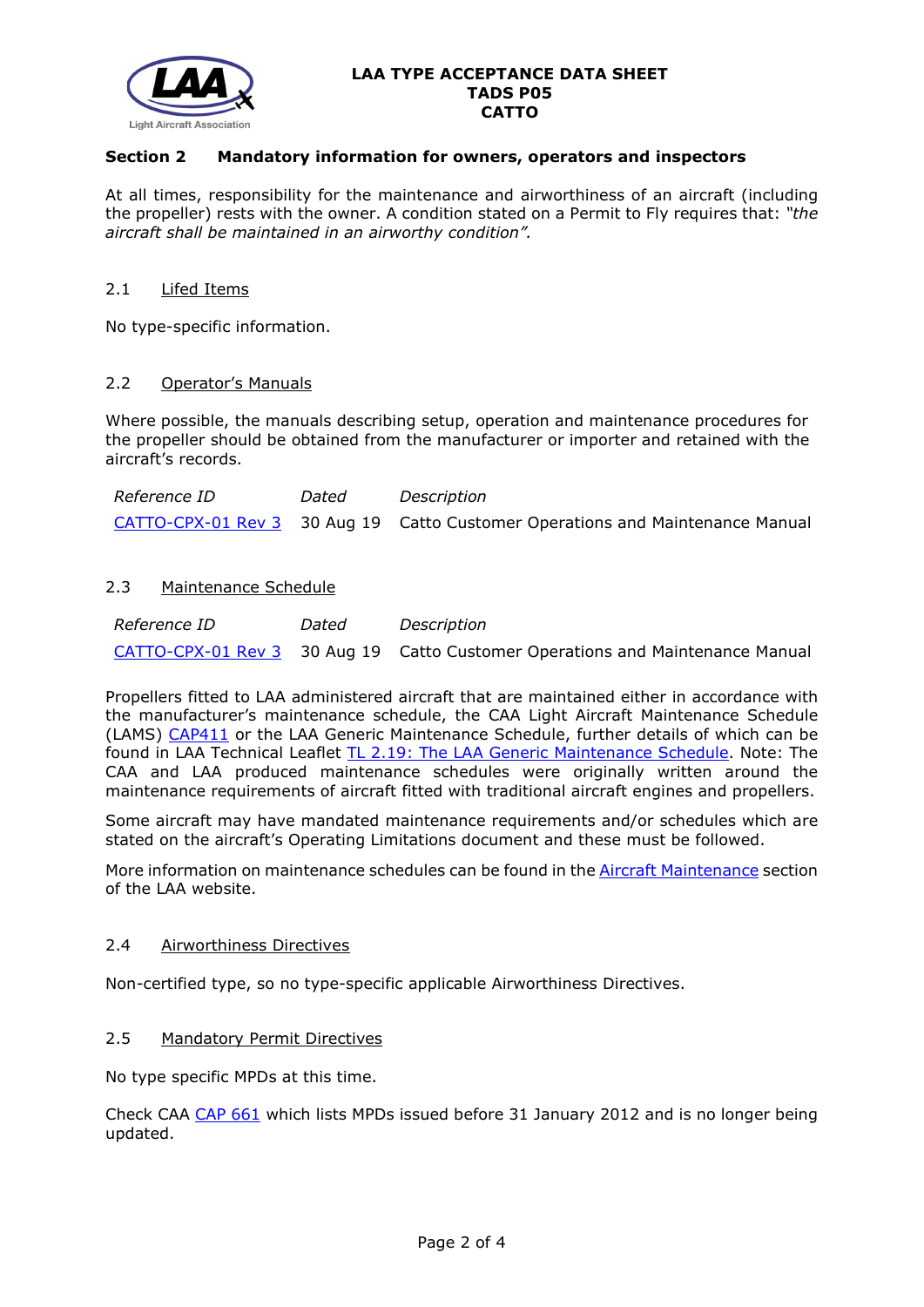

The CAA now provides links to MPDs issued after 31 January 2012 on the [CAA MPD Listing](http://publicapps.caa.co.uk/modalapplication.aspx?appid=11&mode=list&type=sercat&id=55) page of their website.

The LAA website should be checked for MPDs that are non-type specific in LAA Technical Leaflet [TL 2.22: Non-Type Specific MPDs.](http://www.lightaircraftassociation.co.uk/engineering/TechnicalLeaflets/Operating%20An%20Aircraft/TL%202.22%20non-type%20specific%20MPDs.pdf)

### 2.6 CAA Mandatory Requirements for Airworthiness CAP747 and Civil Aircraft Airworthiness Information and Procedures (CAAIP) CAP562

No type-specific requirements or information at this time.

CAA publications [CAP747](http://www.caa.co.uk/CAP747) and [CAP562](http://www.caa.co.uk/CAP562) contain information that may be relevant to LAA administered aircraft and should be checked for applicability.

# 2.7 LAA Required Modifications (including LAA issued AILs, SBs, etc)

No type specific required modifications at this time.

### 2.8 Operating Limitations to be Placarded or Shown by Instrument Markings

The Operating Limitations document for the aircraft will specify aircraft and powerplant limitations for that particular aircraft. Where a propeller is being fitted in accordance with a Propeller Type List ( $PTL/1$ ), any limitations proscribed by the relevant  $PTL/1$  document must be adhered to.

Notes:

- Refer to the propeller manufacturer's latest documentation for the definitive parameter values and recommended placards.
- Data stated on the aircraft's Operating Limitations document must be displayed by means of cockpit placards or instrument markings.

# **Section 3 Advice to owners, operators and inspectors**

# 3.1 General

Where possible, the manuals describing setup, operation and maintenance procedures for the propeller should be obtained from the manufacturer or importer and retained with the aircraft's records.

### 3.2 Standard Options

There are no Standard Options for any propellers.

# 3.3 Manufacturer's Information (including Service Bulletins, Service Letters, etc)

In the absence of any over-riding LAA classification, inspections and modifications published in the manufacturer's continuing airworthiness data should be satisfied according to the recommendations therein. It is the owner's responsibility to be aware of and supply such information to their inspector.